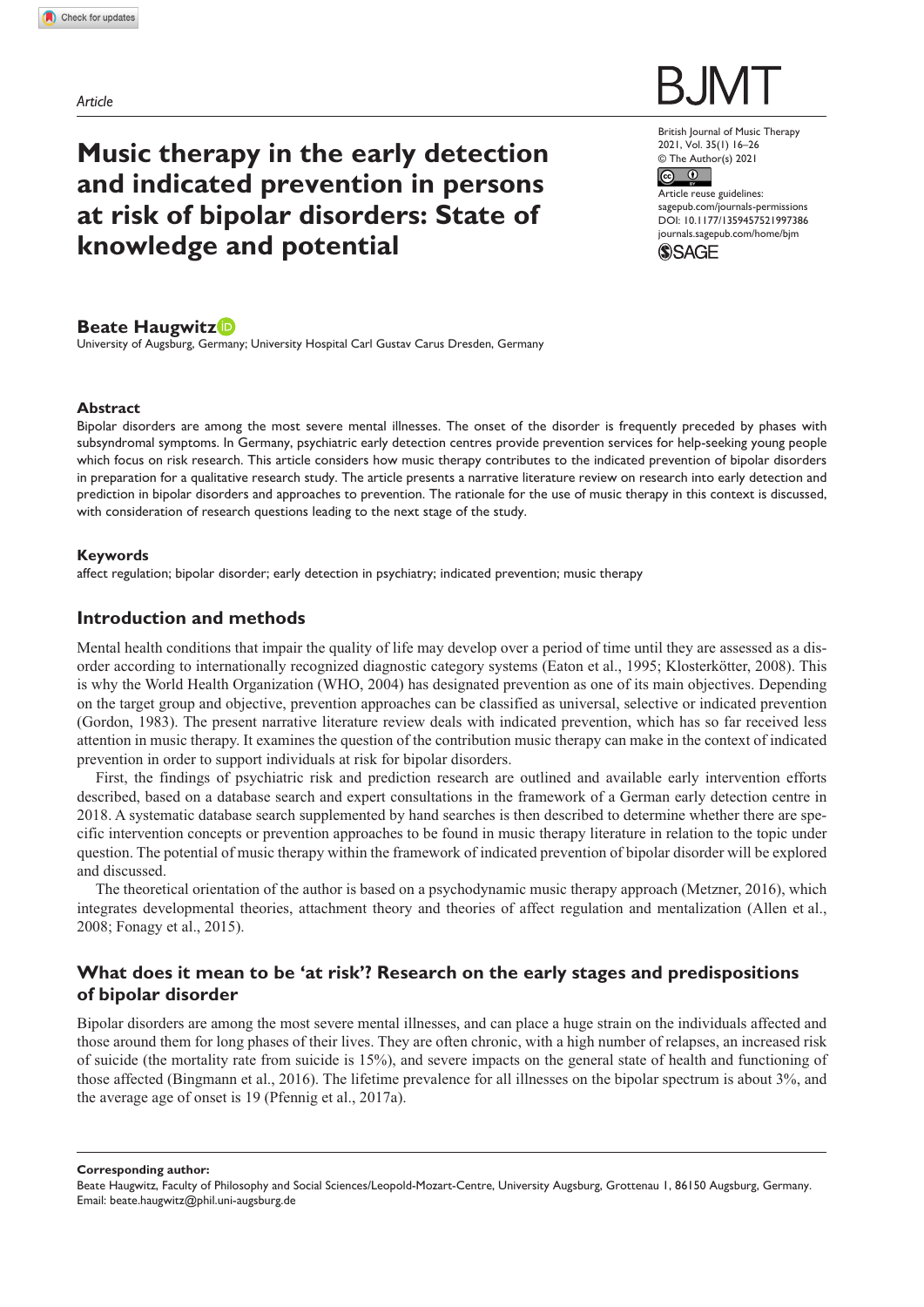Bipolar disorder involves episodic shifts between depressive and manic phases or – in attenuated form – hypo-manic phases, which are characterized by swings in mood on one hand and in the level of drive and activity on the other (Angst, 2013). The bipolar spectrum encompasses not just bipolar I and II, but also other diagnostic criteria (Marneros, 2004: 26, 27). Because of this diversity, a correct diagnosis – and thus the beginning of the indicated therapeutic measures – is often only made long after the first symptoms, on average after 8 to 10years (Seemüller et al., 2010). There are indications that the onset of full bipolar disorder is preceded, in most cases, by phases with less severe symptoms, which are the starting point for early detection and prediction research (Bingmann et al., 2016; Pfennig, 2012).

### *Strategies and findings of research on early detection and prediction*

Psychiatric early detection and prediction research has particular challenges. For example, a high degree of diagnostic care is required to distinguish a subthreshold and symptomatic high or low mood from normal fluctuations in the context of adolescent development, or from the symptoms of attention-deficit hyperactivity disorder (ADHD) (Grimmer et al., 2010). In addition, the overlap between the early symptoms of this and other mental disorders (especially depression and psychoses) means that a transdiagnostic perspective is always needed in early detection and early intervention.

In over 50% of cases, bipolar disorders begin with a depressive episode (Bingmann et al., 2016), but the criteria justifying a bipolar disorder diagnosis are only fulfilled once a (hypo-)manic episode has been observed. As a consequence, there is discussion about whether an initial depressive episode should be classed as a risk factor for bipolar disorder or is already defined as part of bipolar disorder (determination of the point of conversion<sup>1</sup>). More research is also indicated to ascertain whether signs predicting bipolar disorder can be identified within a depressive episode (Bingmann et al., 2016). In relation to the risk of psychosis, Pfennig notes that with regard to the precursors of bipolar disorders, 'several symptoms with various qualities and dimensions must be observed simultaneously, which in some cases change episodically in the transition from precursors of the illness to its manifestation' (Pfennig, 2012: 898). Thus, risk monitoring is characterized by a high degree of complexity.

Initially, early detection research used retrospective data collection methods based mainly on a survey of diagnostically confirmed patients with bipolar disorder and their family members. This made it possible to detect specific clusters of less severe symptoms and thus to investigate the occurrence of bipolar prodromes.<sup>2</sup> Since the validity of these results is limited due to memory bias in the context of the survey, prediction research is increasingly focusing on prospective methods. These use 'real-time' observation of subsyndromal phenomena to make nuanced statements about the nature and forms of progression of at-risk symptoms (Bingmann et al., 2016). Prediction research also examines biomarkers, with the aim to measure genetic predispositions and neurobiological changes which are, for example, associated with cognitive deficits or with changes in circadian rhythm. For an overview of this research, see Walker et al. (2014).

There is scientific consensus that the following factors increase the potential risk of suffering from bipolar disorder (Pfennig et al., 2017b: 214 onwards):

- $\bullet$  Biological risk factors: positive family history,<sup>3</sup> changes in sleep, changes in circadian rhythms
- Environmental factors: stress, difficult family/educational environment, low socio-economic status, critical life events
- Subclinical/clinical factors: manic symptoms, depressive episodes, atypical patterns of depression, (hypo)manic symptoms in connection with antidepressants.

Other factors contributing to a risk profile for bipolar disorders are drug abuse, a current or past diagnosis of ADHD, irritability, impaired psychosocial functioning, and particularly high levels of affective responsiveness and anxiety (Pfennig, 2012: 900). Both Pfennig (2012) and Leopold et al. (2013) mention the degree of creativity as a characteristic associated with risk. In a study by Burkhardt et al. (2019), creativity was measured among 38 persons at risk for bipolar disorder using the Barron–Welsh Art Scale (BWAS; Barron, 1963) and the Creative Achievement Questionnaire (CAQ; Carson et al., 2005). The findings show, that 'there is evidence of increased creativity, but not of higher creative achievements, in persons at-risk of bipolar disorder. Mood swings are highly associated with creativity' (Burkhardt et al., 2019: 1). These authors suggest that creativity should be further analysed regarding its predictive value and should ideally be addressed in the therapeutic process. The transferability of the methodology used by Burkhardt et al. and the results of the study to music therapy is questionable; however, it is beyond the scope of this article to consider this further.

As a result of these research efforts, structured, standardized early detection tools have been developed for people experiencing symptoms which measure the risk of developing a bipolar disorder in the future (Bechdolf et al., 2010; Correll et al., 2014; Leopold et al., 2012). These tools have not yet been used to assess resilience factors, as they have not yet been sufficiently studied in the context of research on bipolar disorder. In order to develop specific early intervention measures, it is important to understand the mechanisms behind both the protective aspects and any challenging development conditions in the etiopathology of bipolar disorders. Pfennig et al. (2017b) list characteristics which may have a potentially protective effect on mental health in general. These are functional emotional regulation, reliable social relations, awareness and management of stress, and lifestyle factors such as physical activity (p. 216).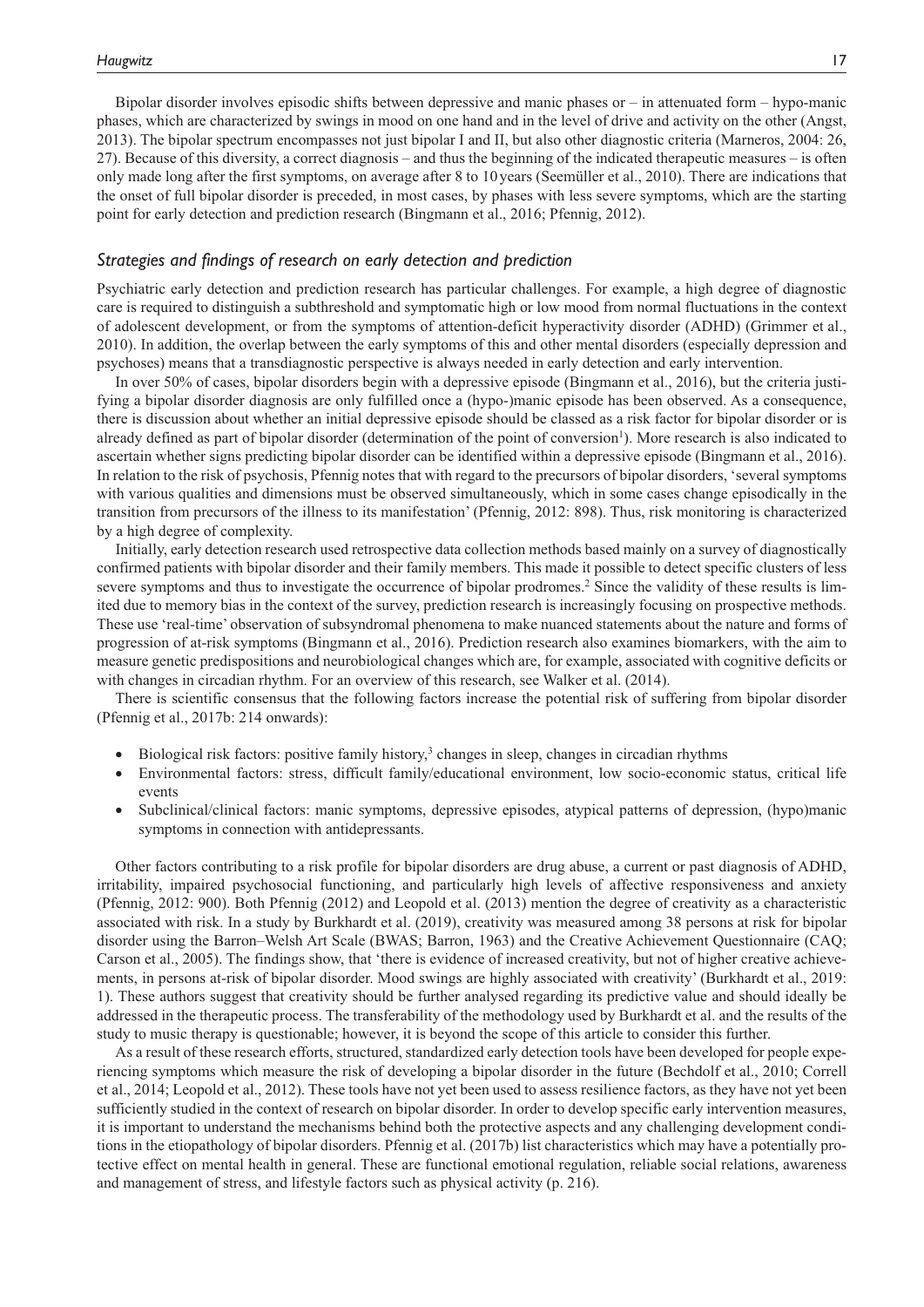#### *Findings about premorbid personality and vulnerability connected to bipolar disorder*

An understanding of the specific predispositions and conditions for the onset and persistence of bipolar disorder is essential for Music Therapists in considering the bio-psycho-social context of the client. Therefore, findings from neurobiology and cognitive and emotional psychology will now be presented and supported by psychodynamic perspectives on the development of bipolar disorder.

First, Böker et al. (2016) describe findings on the hyper-reactivity of the emotion-processing networks in the brain. Research on emotion regulation shows that a heightened emotional reactivity is connected with a limited cognitive control of emotions and consequently leads to dysfunctional regulation processes that can be observed both in the acute episode and in remission (Wolkenstein et al., 2017). This tallies with findings which have also shown evidence of structural and functional changes on a neurophysiological level in both the acute and remitted states, changes which are associated with the cognitive and psychosocial impairments of bipolar patients (Grimm, 2014). Comparable differences have been found between persons at risk of bipolar disorder and control groups in their responsiveness to positive and negative emotional stimuli (Heissler et al., 2014).

The findings of a controlled study by Choppin et al. (2016) provide useful insights for music therapy. The authors considered the emotional reactions of individuals with bipolar disorder in the euthymic phase, using pieces of music which trigger complex emotions. The study participants (experimental group  $n = 21$ ; control group  $n = 21$ ) were asked to indicate on a 9-point visual analogue scale (referring to the Geneva Emotional Music Scale by Zentner et al., 2008) what emotion they strongly perceived while listening. The results of this study confirm the model of emotional hyper-reactivity in bipolar disorder. However, it is striking that in the case of musical extracts where mood level was previously assessed as positive by the independent raters, the individuals with bipolar disorder generally described the affect they experienced as sadder than the control group. Choppin et al. (2016) surmise that patients had trouble processing or regulating the positive affect and therefore associated positive stimuli with distress, which was experienced as a negative (sad) affect. It is possible that the ambivalence in emotion regulation and the resulting distress also reveals a conflict regarding the evaluation of mood states, as Backenstrass et al. (2012: 198) observed. Gross (2014) refers to studies showing that bipolar disorder is associated with rumination on negative and positive affect, but criticizes the lack of longitudinal studies on the use of emotion regulation strategies that focus on the high-risk stage of the disorder. An important question is whether the use of maladaptive strategies precedes the onset of the disorder or whether it should be valued merely as a symptom or epiphenomenon of bipolar disorder (Gross, 2014: 413, 414).

There are also approaches which examine the connection between genetically determined temperament types and the occurrence of bipolar disorder (Akiskal, 1996; Kochman et al., 2005; Maute, 2002), but this link has not yet been sufficiently proven. Other authors argue that bipolar disorder is caused by a genetic vulnerability, which is responsible for the fact that '[neurobiological] mechanisms or rhythms easily become unbalanced and dysregulated' (Hautzinger and Meyer, 2007: 1249). In contrast to previous writing on emotional regulation, dysregulation in this context does not refer to mood, but to the regulation of activity and drive. Any change (e.g. because of shift work or time difference) influences both motivational processes and the level of activity. In the case of insufficient regulation, this does not return to the initial level, but increasingly spirals 'into mania or depression' (Hautzinger and Meyer, 2007: 1249).

Böker et al. (2016), writing about the neuropsychodynamics of the manic syndromes, refer to studies on the premorbid personality of those affected by a manic syndrome. These are, however, somewhat ambiguous. Kraus (1991) considers that the premorbid personality of individuals with bipolar disorder includes characteristics like hypernomic behaviour and an intolerance of ambiguity associated with a longing for harmony and avoidance of conflicts in partnership. These characteristics maintain the regulation of self-esteem and the external identity (Kraus, 1991: 49f.). Mentzos (2006) understands mania not just as an 'antidepressive mechanism' but much more as an 'alternative solution equivalent, but contrary, to depression' which in situations of impeded life goals serves as 'revocation of obedience' (p. 134) to the strict super-ego. According to Schwarz (2014), individual 'emancipatory themes' are expressed in mania, which can also be understood as creative attempts to take developmental steps (e.g. low individuation or detachment from early relational dependency) that should be supported therapeutically.

Challenges emerge in three psychosocial areas when considering the causes of bipolar disorder: first, with regard to the regulation of emotions and mood, second, the regulation of activity and drive, and third, relationship processes and identity. These areas represent focal points for therapeutic and preventive intervention in bipolar disorder but are not specific to the condition. They illustrate a dimensional or continuum view of mental phenomena that makes it possible to maintain a necessary diagnostic uncertainty with regard to early subsyndromal processes. This view is also reflected in a transdiagnostic approach (Brown and Barlow, 2009; Sauer-Zavala et al., 2017), which refers to underlying mechanisms that are relevant across a class of disorders, thus offering benefits in the treatment of complex mental health conditions, especially considering the frequent comorbid relationships between mood and anxiety disorders (Ellard et al., 2017).

# **Early intervention: characteristics and objectives of indicated prevention for people at risk of bipolar disorder**

Besides its focus on prediction, research on early detection is concerned with developing prevention measures. Indicated prevention is part of primary preventive approaches and is targeted at people with a high risk of illness, who may already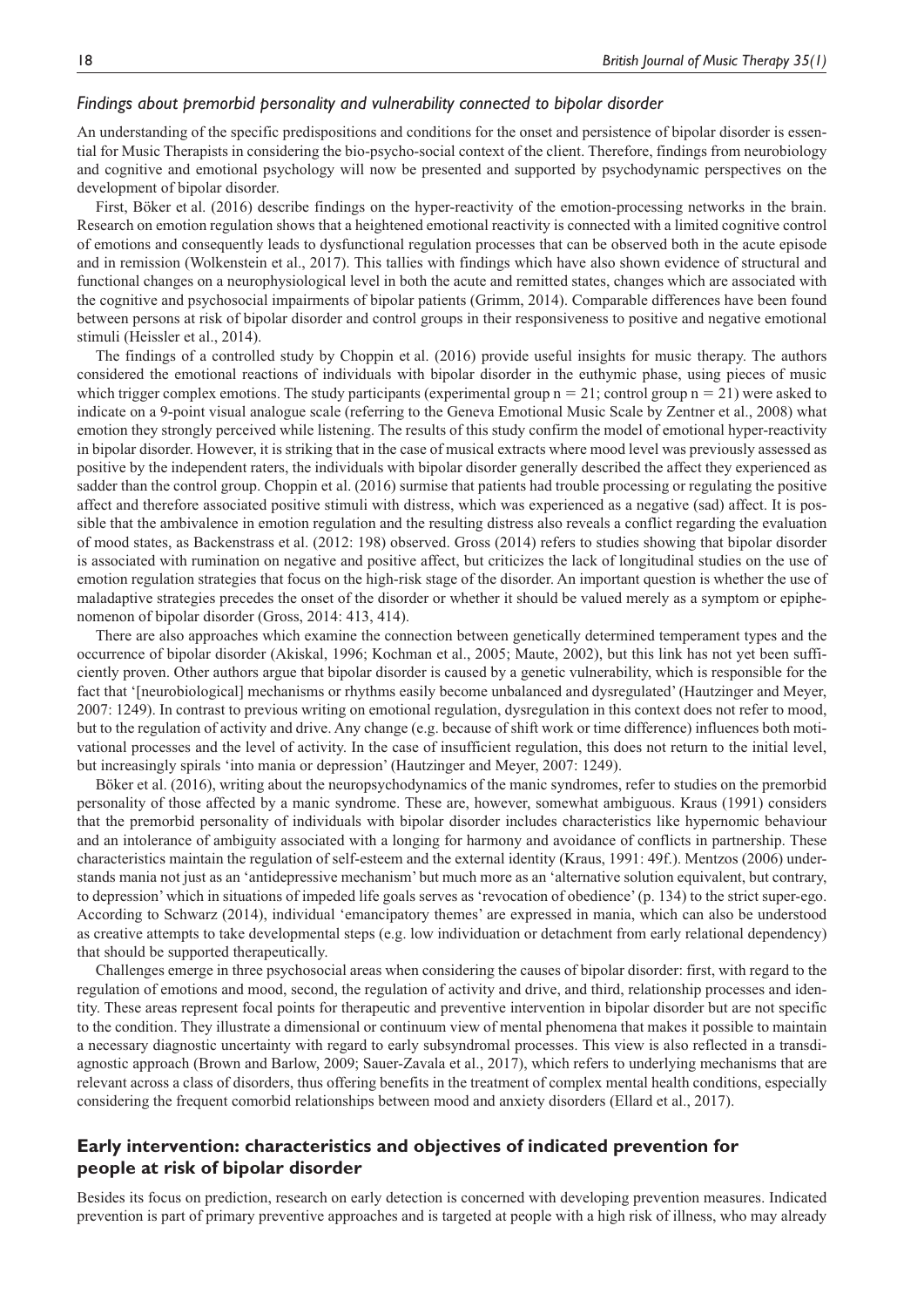

**Figure 1.** Integrative classification system for prevention objectives: the prevalent terms of the Public Health model from the 1950s on the top, compared to the terms following the Gordon model (1983) at the bottom.

be experiencing mental health challenges that range below the diagnostic threshold (see above; Klosterkötter and Maier, 2017: 22). Indicated prevention falls between the field of prevention and that of acute treatment (see Figure 1).

The concept of indicated prevention, introduced in 1983 (Gordon, 1983), came from the need to examine more closely the border area between primary and secondary preventive objectives and thus creates a transition between these areas. Due to its focus on at-risk groups, the concept of indicated prevention makes it easier to develop specific preventive measures, to justify their use and to monitor their success (Klosterkötter, 2013: 1299). Besides the advantages of this shift for health policy, and the undisputed benefits – for the individual and for society – of being able to intervene as early as possible where there is a high risk of illness, prediction research and indicated prevention also present numerous ethical difficulties. Two problematic areas are discussed here as examples.

First, if the people concerned are informed about their increased risk of illness within the prediction process, this can lead to psychological stress. Here preventive measures should be deployed in such a way that they relieve stress and prevent stigmatization. It is important to ensure that individuals are not left in an uncertain state between sickness and health, and that the positive test result does not act as a self-fulfilling prophecy. Experiences from the early detection of psychosis show that it is sometimes a relief for those affected if their previously confusing complaints are given a name, and possible courses of action are suggested (Fangerau, 2017; Schultze-Lutter et al., 2017).

Second, individuals may be assigned to an at-risk group because of their combination of symptoms, but do not ultimately develop bipolar disorder. If this group of people is to be given treatment that may have side effects, this requires appropriate education and individual counselling (see below).

According to Pfennig (2012), the aims of indicated prevention strategies for people who are at risk of bipolar disorder are to reduce symptoms and stabilize the level of functioning, and to prevent or at least delay conversion to a full bipolar disorder diagnosis (p. 897). Other objectives are to shorten phases where the illness goes untreated and to have a generally positive impact on the course of the disorder.

In the framework of psychiatric care in Germany, indicated preventive work is carried out by early detection centres. Part of the focus here is wide-ranging publicity and education work as well as anti-stigma work. This significantly lowers the inhibition threshold for seeking or offering help (Pfennig et al., 2017b: 223), including anonymous access to initial support services, if required (Leopold et al., 2013).

The symptom-oriented measures of early intervention are subject to a careful risk-benefit analysis. Preference should be given to interventions with minimal side effects, which take a transdiagnostic approach and 'can be assumed to have general benefits' (Leopold et al., 2013: 1313). Information and education with regard to risk status and support available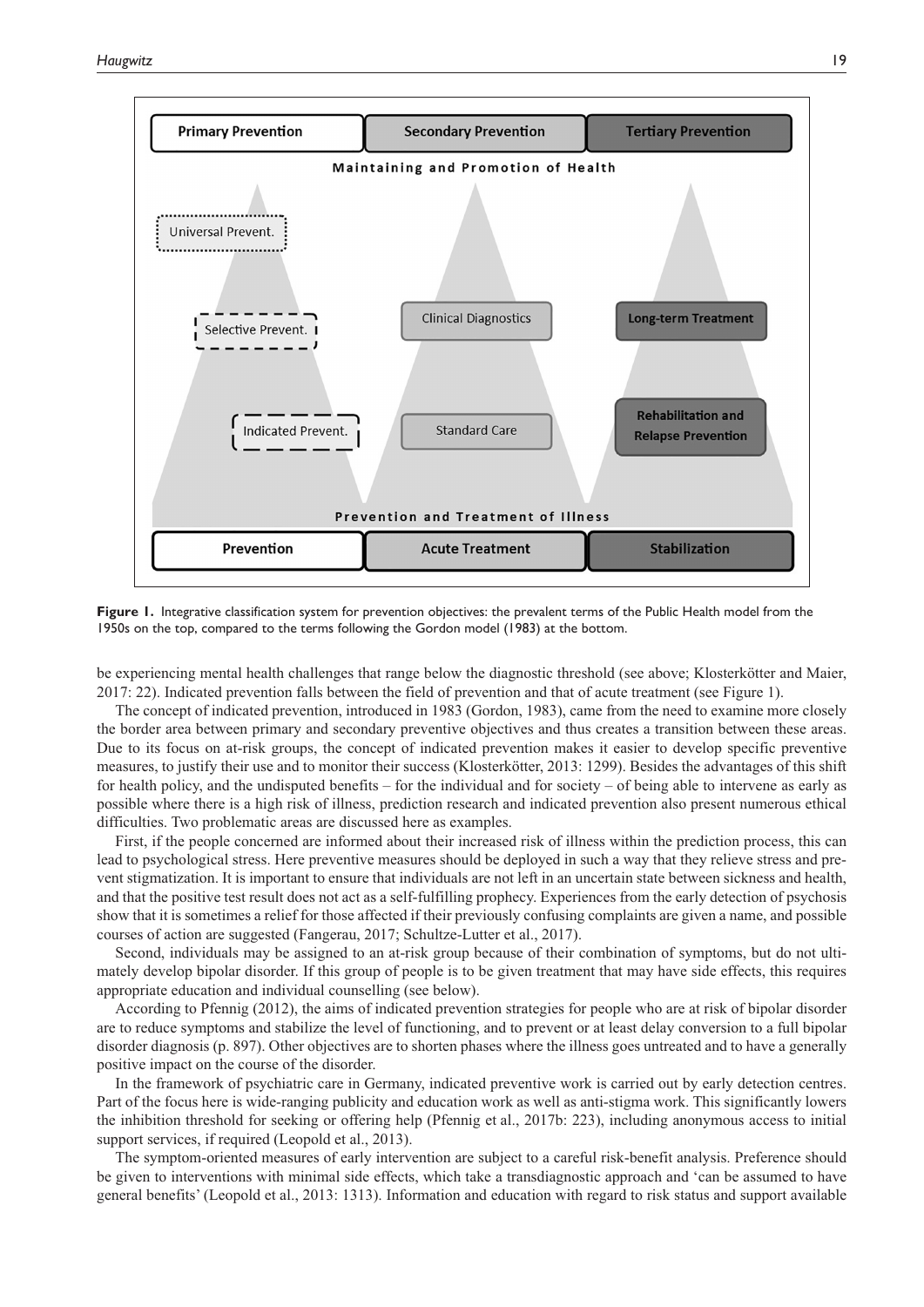to individuals is seen as essential. Besides low-threshold psychotherapeutic approaches such as psychoeducation, sleep hygiene and mindfulness, there are now studies proving the effectiveness of cognitive-behavioural therapy (CBT), family-focused forms of therapy, and interpersonal and social rhythm therapy (IPSRT) (Goldstein et al., 2014; Schaub and Neubauer, 2013). No literature could be found on the use of creative therapeutic provision in the context of early intervention at bipolar disorder.

# **What do we know about music therapy in the treatment and prevention of bipolar disorder? The state of research**

This section will first consider the knowledge available about music therapy treatment of bipolar disorder. Concepts of prevention in music therapy and their suitability for indicated prevention will then be examined.

#### *Research on music therapy in psychiatry focusing bipolar disorder*

Music therapy is a component of multi-disciplinary psychiatric treatment that has become established as a form of treatment for a variety of mental health conditions in both group and individual settings, particularly in the area of inpatient care (e.g. De Backer, 2008; Erkkilä et al., 2011; Metzner, 2014). Empirical research has shown the effectiveness of music therapy for severe mental health disorders, with at least three studies having inclusion criteria encompassing bipolar disorders (de l'Etoile, 2002; Gold et al., 2009, 2013). The described effects are mainly the reduction of negative symptoms and anxiety, and the improvement of general functional capacity and vitality. Systematic Cochrane Reviews including randomised controlled trials (RCT) and controlled clinical trials (CCT) have been undertaken for music therapy on schizophrenia (Geretsegger et al., 2017) and unipolar depression (Aalbers et al., 2017). Geretsegger et al. included 18 studies with a total of 1215 participants showing evidence of at least low to moderate quality over the short and medium term. Aalbers et al. included nine studies with a total of 421 participants indicating that music therapy provides short-term beneficial effects for people with depression. So far, there have been no specific effect studies for the spectrum of bipolar disorder.

A systematic database search in October 2018 of PSYNDEX, PubPsych, PubMed, Livivo and ScienceDirect, supplemented by manual searches in e-journals and library catalogues for the terms 'music', 'music therapy', 'bipolar', 'bipolar disorder', 'mania' and 'hypomania' (using wildcards or truncation) produced 11 subject-related hits.

There are four pieces of literature that consider the influence of music or music activity which are pertinent to the discussions about the connection between bipolarity and creativity noted above. Within theoretical discourses, Angeler (2018) addresses analogies between heavy metal music and bipolar disorder, and Schriewer and Bulaj (2016) discuss the use of music streaming services as adjunct therapies within bipolar disorder. The following authors provide empirical data: Lim et al. (2013) showed that during an interview, inpatients experiencing a manic episode were more willing to sing on demand than inpatients who had schizophrenia, and the study of Choppin et al. (2016) concerned emotional hyper-reactivity in bipolar disorder (see above). However, none of these articles make a link to music therapy as a form of treatment.

In addition to the three studies mentioned above, only four other articles address the use of music therapy interventions for bipolar disorder. Mastnak (1991) writes about group therapy with manic inpatients and his 'polyesthetic approach'. The aim of the 'percussion and movement improvisation' was to improve the social interaction on the ward. His observations of patients' expressive and interactive behaviour in relation to their mania are described in detail, but are not supported by empirical data. According to Mastnak, group therapy resulted in an 'increasingly realistic self-assessment', 'socially more mature relationships', a 'decrease in dysphoric behaviour' and a 'desire to become more deeply involved with music and the instrument' (p. 195). In a short report by Leonhardt-Günther (2008), group therapy for bipolar patients in a psychiatric outpatient clinic is described. Music therapy is mentioned as part of the overall concept, but neither the specific procedure nor its effects are described in detail. An explorative study of D'Abbadie de Nodrest et al. (2017) investigated the effects of a music therapy programme for individuals with long-term depressive and/or bipolar disorder on awareness, defence mechanisms, extent of depression, emotional capacity and body change. An improvement on all these levels is reported by the authors, which needs to be proven in a long-term study. Finally, an ongoing study by Lund et al. (2017) is investigating the extent to which the use of a 'sound pillow' with quiet music improves the quality of sleep and quality of life of people with bipolar and unipolar depression with sleep difficulties. The findings have not yet been published.

Therefore, although it can be seen that there is potential in music therapy to treat people experiencing bipolar disorder, there is a lack of literature and even less empirical data regarding appropriate interventions.

While the national guideline for the assessment and management of bipolar disorder in the United Kingdom (NICE, 2014) does not yet include arts therapies in the recommendations at all, the German equivalent (DGBS and DGPPN, 2019) rightly problematizes the lack of evidence of the effectiveness of music therapy, but assumes that it has the potential to boost 'affect regulation, self-esteem, and social competence' (p. 104). In the framework of a recommendation on good clinical practice, the use of music therapy is recommended, and is mainly mentioned in relation to maintenance of a balanced mood and the prophylaxis of severe phases of illness.<sup>4</sup> In the German treatment guideline for psychosocial therapies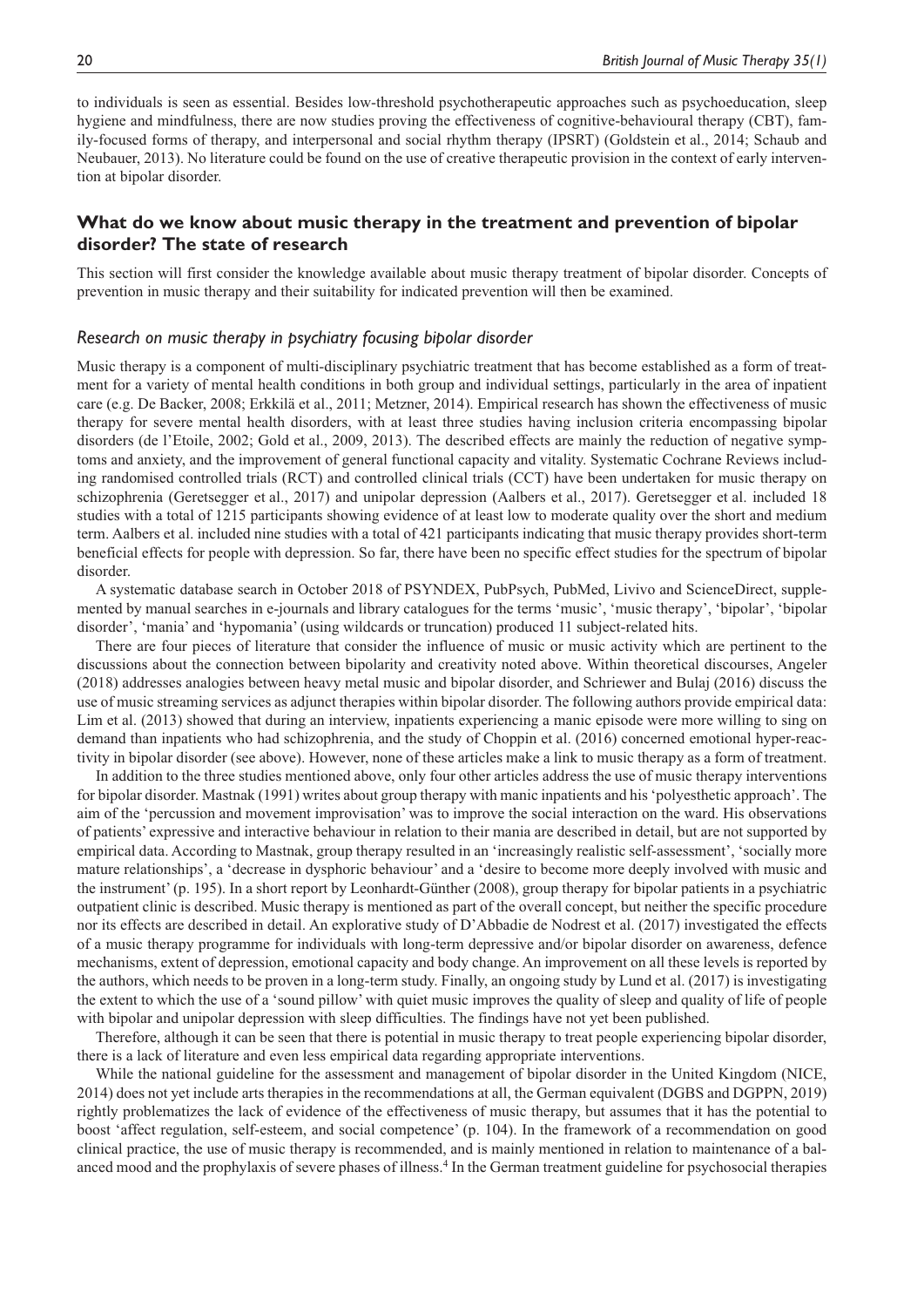in cases of severe mental disorders (DGPPN, 2019), that include, among others, the treatment of bipolar disorders, the arts therapies have been given a mid-level recommendation due to inconsistent findings (p. 42).

It can be noted that there is a need to develop and evaluate concepts of music therapy intervention, in the context of both prevention and treatment of manic-depressive patients.

#### *Research on music therapy and prevention*

A further database search for the terms 'music therapy AND prevention' (November 2019) mainly generated models and studies relating to the area of child and youth care. Here, educational settings such as schools and special education schools constitute a growing field of prevention initiatives based on music therapy (Jordan et al., 2018). It is stressed that music therapy prevention work in these settings must be distinguished from educational support, in terms of both content and personnel (Heye, 2018). For example, music therapy is only used when it becomes necessary to alleviate or combat stresses, complaints or even symptoms.<sup>5</sup> These initiatives are classified as primary prevention. There are also publications that highlight the potential of music therapy in secondary prevention (e.g. as an anxiety-reducing supplement to treatment for somatic illnesses) and tertiary prevention (e.g. relapse prevention or long-term support in mental health). However, these will not be discussed further here.

In the following section, an attempt will be made to differentiate music therapy initiatives according to levels of 'selective' and 'indicated' prevention (Gordon, 1983).

A large proportion of music therapy offered outside hospital settings can be classified as selective prevention. Target groups are, for example, children and adolescents from migrant backgrounds or socially disadvantaged milieus (Lee and Chong, 2010; Weyand, 2012), who have experienced violence and (at least suspected) traumatization (McFerran and Wölfl, 2015); girls on the cusp of puberty (Prechtl, 2018); and children or adolescents whose parents or siblings have had cancer (Zimmer, 2012). They can be assumed to be vulnerable to psychosocial problems as a result of their experiences, but they do not necessarily show symptoms yet. Here music therapy has a stress-relieving, supporting and resiliencefostering function.

One area in which music therapy work can be regarded as indicated prevention in the narrower sense is neonatology, where music therapy acts as early intervention in order to mitigate the high risk of developmental and attachment deficits due to premature birth (Nöcker-Ribaupierre, 2007, 2012). In addition, approaches taken in response to specific cognitive difficulties can be found in the music therapy support programme for children with attention problems described in Rothmann and Hillmer (2015) and in the discussion of music therapy for children and adolescents with mental health challenges in Stegemann (2018). These approaches can be placed within the framework of indicated prevention, for the function of music therapy is to alleviate symptoms, strengthen resources and support regulation, and it is used in response to a heightened risk of illness.

Two recent investigations appear to be highly relevant to the focus of this article. First, a cluster-randomized trial of Gold et al. (2017) investigated the effects of group music therapy as a preventive intervention for young people at risk compared to self-directed music listening. Participants (children aged between 13 and 15) were recruited and treated in schools. The individual risk of developing mental health problems was assessed using primarily the 'Healthy-Unhealthy Music Scale' (HUMS, Saarikallio et al., 2015) supplemented by measurement of depressive symptoms, psychosocial well-being, the tendency of rumination or reflection, and personality traits. Both study groups showed improvements without significant differences in change. Second, Aalbers et al. (2019) recently published the development of a manualised short-time intervention called 'Emotion-regulating Improvisational Music Therapy for Preventing Depressive Symptoms' (EIMT-PD). The intervention addresses young adults (aged 16–40) with the aim of reducing depressive symptoms (assessed by using a self-report inventory) through the focus on emotion regulation. It is offered in an outpatient community setting. The results of an associated investigation are awaited. It therefore could be shown that indicated prevention in the sense of Gordon's (1983) model is already applied in music therapy, although the term 'indicated prevention' is not used. The reasons for this will be examined in more detail below.

### **What considerations must be made regarding a music therapy approach in the indicated prevention of bipolar disorders?**

When developing an intervention approach for indicated prevention, there should be a focus both on a so-called target condition (here: bipolar disorder) and take into account the diagnostic vagueness of the subsyndromal experiences. Music therapy must therefore find a balance between two seemingly contradictory perspectives: the categorical descriptions (on which risk assessment is based and which targets interventions) and other dimensions of mental health (such as relational and emotional processes that are not specific to a single diagnosis). The following four points show how music therapy can provide an intervention within indicated prevention of bipolar disorder. According to a psychodynamic music therapy approach (Metzner, 2016), the capacity for creative expression and dialogue is an individual resource that can be (re) activated in the co-creative processes of therapy (BCPSG, 2005), accompanied by verbal reflection within a therapeutic relationship. In improvisational music therapy, music serves as an interpersonal means for communication, but is also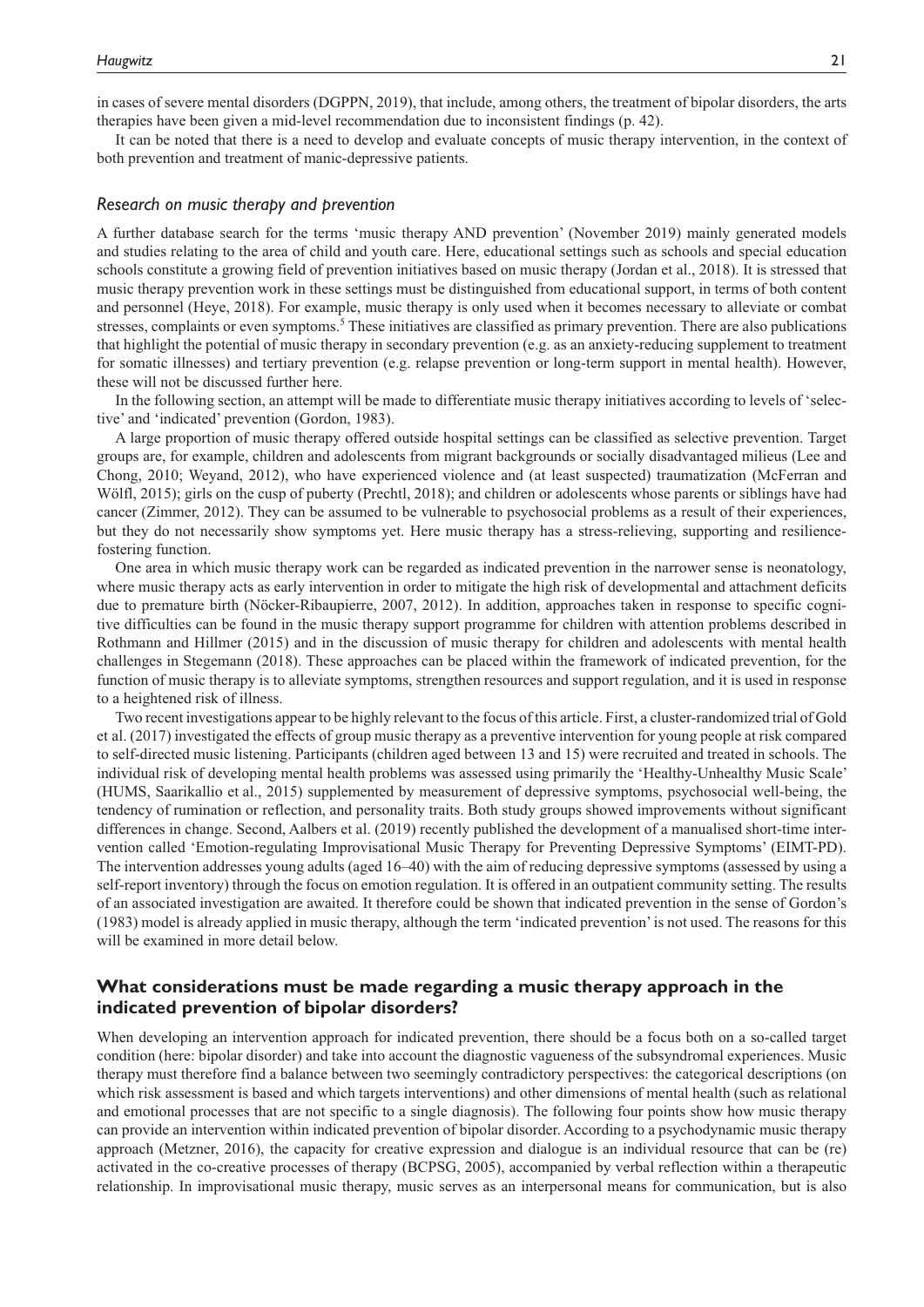'considered to portray meaning and to give the individual the feeling of being mirrored, accompanied, and even personally understood' (Metzner, 2016: 448). These authors consider that music therapy contributes to the development of an authentic and balanced self, enabling healthy relationships with oneself and others. Therefore, music therapy can be seen as a form of treatment that can be adapted flexibly and actively to the individual circumstances, and thus carries few side effects. This shows the potential of music therapy to the topic of this article.

### *Assessment*

The term 'indicated prevention' defines an aim to prevent or at least delay crossing a diagnostic threshold, taking into account that prediction may be uncertain and with a careful assessment of risk. Specific early detection instruments for bipolar disorder already exist which assess current symptomatology and risk factors (see previous references). With the HUMS-Scale, Gold et al. (2017) are using an outcome measure developed for music therapy that measures the extent to which the use of music is experienced as helpful or not helpful, for example, with regard to emotion regulation. So far, there are no comparable instruments for assessing the risk symptoms of bipolar disorder in the context of music therapy, in which the three aforementioned psychosocial areas are brought together, which is certainly a relevant objective for further research. It would be a valuable contribution to prediction research if individual patient resources and protective characteristics could be assessed in the context of music therapy.

# *Target group*

Early symptoms can be experienced with a latency ranging from a few months to several years before manifestation of a bipolar disorder (Bingmann et al., 2016: 144). As the average age of onset for bipolar disorder is 19years, these symptoms potentially develop in both adolescence and young adulthood. Phases of life characterized by upheaval and change are associated with an especially high risk of illness. Pfennig et al. (2017b) identify the years from 15 to 30 as the vulnerable age for risk symptoms for bipolar disorder (p. 218). Within the music therapy literature on existing concepts of prevention (referred to above), there is some overlap in terms of the adolescent target group. Young adulthood (18+years) is only considered in the recent intervention mapping study of Aalbers et al. (2019), and therefore still constitutes an under-served group in terms of preventive work using music therapy. One reason for the lack of knowledge about young adulthood which can be observed across disciplines may be that traditionally the transition between paediatric and adult services has not been paid enough attention. It is only in recent years that 'transition psychiatry' has begun to specifically highlight the challenges of patient-oriented continuity of care (Fegert et al., 2017), and this article argues that it is also of great importance for music therapy to develop protocols for this age transition.

# *Setting*

The benefit of primary preventive offers established in educational contexts or community settings is that the approaches described are easily accessible and serve to prevent, as far as possible, stigmatization and premature pathologization (Stegemann, 2018: 52) by avoiding hospitalization. Individuals can access support within their familiar environment. However, preventive approaches that are integrated into hospital (primarily outpatient) settings seem to be less common in music therapy literature. As discussed above, the psychiatric early intervention context provides low-threshold medical and psychological help to individuals when they notice changes in themselves which have a negative impact on their everyday life. The advantage of these offers is that they are based on current scientific and interdisciplinary knowledge and incorporate specific predictive knowledge based on risk assessment and ethical considerations into intervention planning. It should be borne in mind that the outpatient music therapy setting may be challenging as individual appointments have to be made and the establishment of therapeutic continuity can be subject to external influences, for example, the diagnostic process, which may be ongoing, or other stress factors. For pragmatic reasons, individual therapy seems to be more feasible than group therapy, although a group may be more promising in terms of peer group experience. For treatment continuity, it can be advantageous to organize music therapy early intervention services under one umbrella with inpatient and outpatient mental health care, especially in the case of severe mental disorders with a high risk of chronification. However, the service concepts of prevention, acute treatment and aftercare should be carefully distinguished from each other. Overall, there is much to suggest that in music therapy, primary prevention in educational or community contexts and indicated prevention in the psychiatric context complement each other in the interest of individually tailored psychosocial care.

### *Intervention approach*

The complex interplay between biological vulnerability and epigenetic and psychosocial influences means that the early diagnosis of bipolar disorder takes place in a multifaceted context. As outlined above, difficulties in regulation of emotions and mood, regulation of activity and drive, and shaping of identity and relationships are among the factors which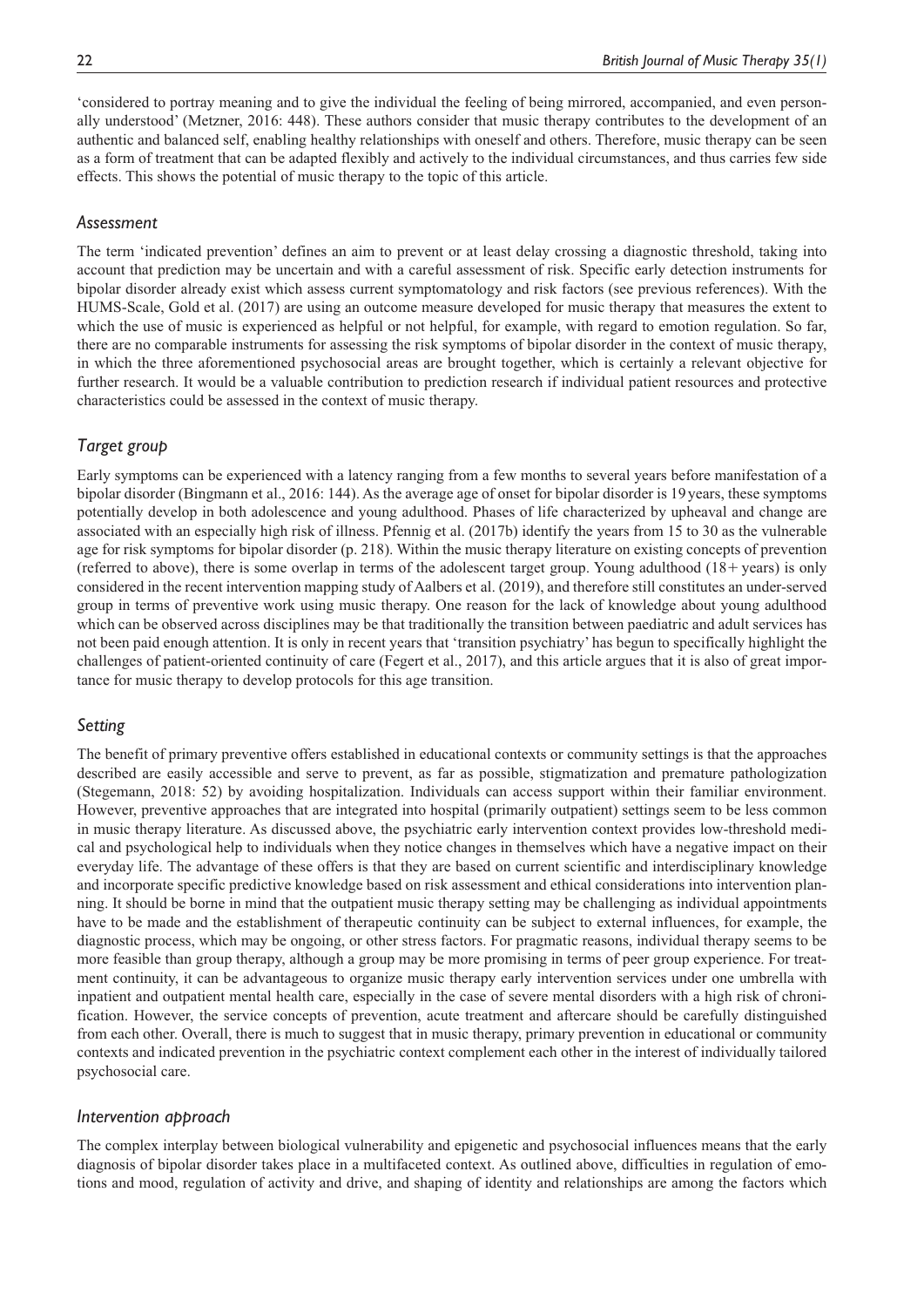influence the symptoms presented in the development of bipolar disorder. An early intervention approach should therefore primarily address the current symptoms and stress factors presented as well as personal needs, strengths and interests in order to activate individual resources and offer low-threshold access. Taking this as a basis, an early intervention approach should make it possible to ascertain the individual's regulation capacities in order to improve them.

Improvisational music therapy facilitates self-expression through the use of music and creative interaction within a therapeutic relationship. The use of music is closely linked to emotional (Juslin and Sloboda, 2011) and social processes (DeNora, 1999) and research has examined the relevance of music for the constitution of identity and self-concept in adolescence (McFerran and Hense, 2017; North and Hargreaves, 1999; Saarikallio, 2017). Recent music therapy research is increasingly focusing on emotion regulation (Gebhardt et al., 2018; Marik and Stegemann, 2016; Saarikallio, 2011; Saarikallio and Erkkilä, 2007; van Goethem and Sloboda, 2011). According to Marik and Stegemann (2016), who are examining models of adaptivity and effectivity of emotion regulation in the context of music therapy, the creative processes of regulation take place within a safe therapeutic relationship and can be regarded as 'interpersonal emotion regulation' (Zaki and Williams, 2013). Further theoretical and clinical investigation is required to consider whether the regulation of activity and drive can be regarded as a consequence or result of emotion regulation, or rather as an independent process.

From the perspective of psychodynamic self-development and attachment theories (Fonagy et al., 2015), relational experiences and affect regulation processes are mutually dependent and contribute to self-regulation processes. Using this as a framework, the aims of the music therapy prevention approach described here are to improve self-awareness and selfefficacy in terms of emotional, motivational and social processes. Further clinical investigation is recommended into the application of music therapy methods and techniques in specific target groups and referral contexts.

### **Conclusion and research questions**

The purpose of this article has been to discuss the potential of music therapy in developing an intervention framework for indicated prevention for individuals who have a higher risk of bipolar disorder and who use an early detection centre. This idea lies at the interface between prevention and acute treatment, which raises ethical and methodological questions due to the uncertainty of prediction of mental disorders. The article briefly summarizes the available knowledge on the characteristics of risk and vulnerability for bipolar disorder and the corresponding findings in music therapy, for example, on interpersonal emotion regulation, and existing good practice concerning treatment of the early stages of bipolar disorder. It is suggested that music therapy has the potential to successfully address subthreshold symptoms in adolescents and young adults as well as managing appropriately the ethical and strategic challenges of prediction and early intervention.

It is suggested that further research should address the details of intervention planning, such as the question of goals and methods of music therapy, but also the duration and frequency of preventive efforts. The question of what contribution music therapy can make to risk assessment as well as the qualitative analysis of specific change processes in the context of music therapy treatment are also topics for research. Finally, a scientific evaluation should be aimed at in order to measure the success of the intervention. However, the effectiveness of early intervention in music therapy with regard to the prevention of mental disorders can only be evaluated sufficiently by long-term monitoring of risk processes. This means that the results of a short-term investigation are not necessarily specific to the risk of bipolar disorder, but must rather be regarded as transdiagnostic.

It is hoped that this article will assist Music Therapists to address this under-resourced and under-researched clinical area. The specific demands that bipolar disorders place on therapy and the question of how to meet these demands through music therapy have not been sufficiently discussed in the music therapy literature. Music therapy potentials should be more courageously introduced into psychiatric outpatient care, for example, in the context of prevention but also maintenance and relapse prophylaxis of severe mental health conditions such as bipolar disorder, and thus make an important contribution to both early intervention and treatment continuity.

#### **Acknowledgements**

My thanks go to Professor Dr Susanne Metzner, head of the master's programme in music therapy at Augsburg University, Germany, for her continuous advice and faithful support of my research. I also would like to thank Professor Dr Andrea Pfennig, head of the Early Detection Centre of the University Hospital in Dresden, Germany, who gave the initial idea to this topic and supported me with important comments.

#### **Declaration of conflicting interests**

The author(s) declared no potential conflicts of interest with respect to the research, authorship and/or publication of this article.

### **Funding**

The author(s) received no financial support for the research, authorship and/or publication of this article.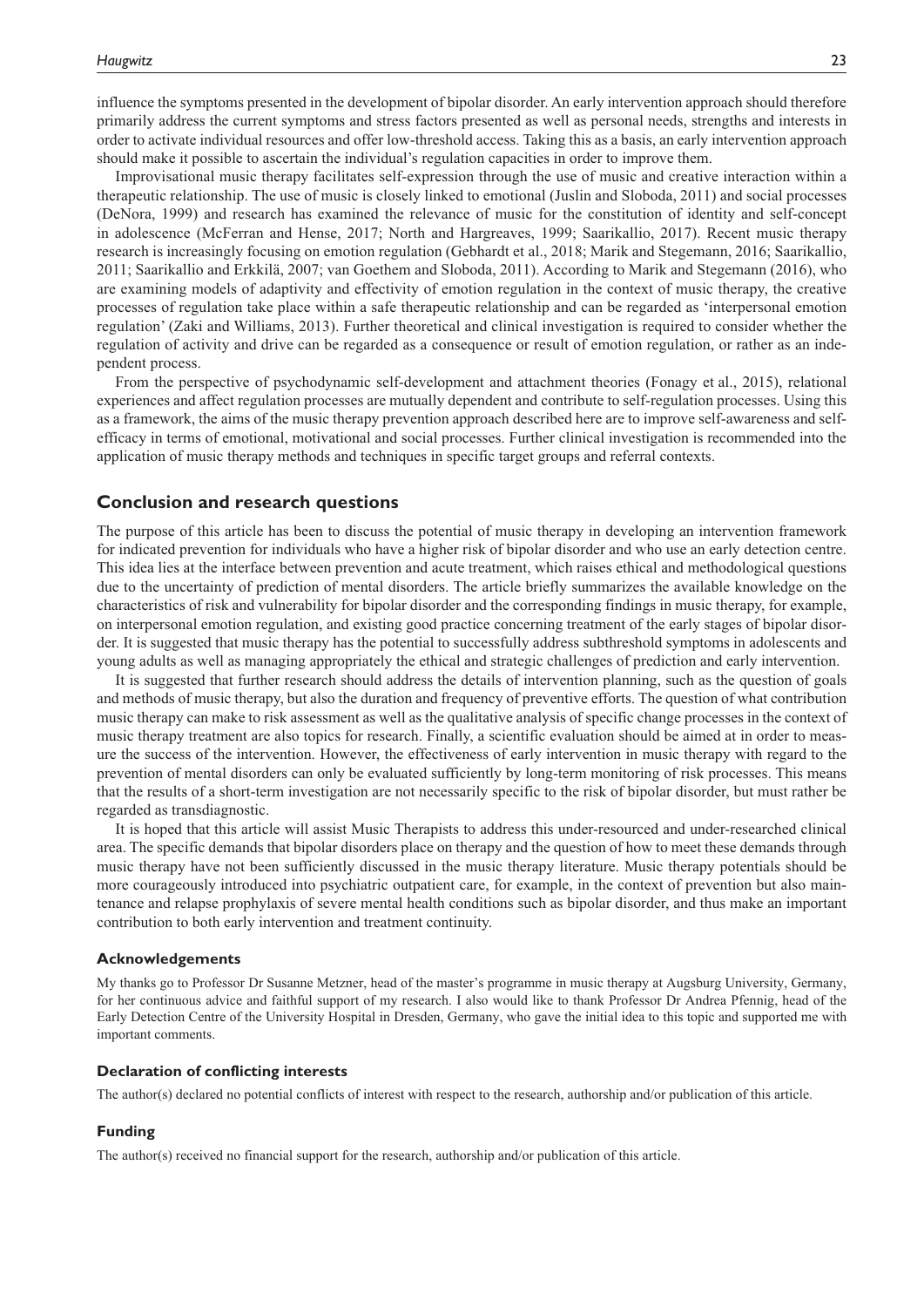### **ORCID iD**

Beate Haugwitz **D** <https://orcid.org/0000-0002-6270-9918>

#### **Notes**

- 1. 'Conversion' means the transition from at-risk phase to manifest illness. The choice of intervention strategy in terms of preventive or curative orientation also depends on this point of time and must be carefully considered. For example, the use of antidepressants to treat a depressive episode may be contraindicated in the case of a bipolar risk (Leopold et al., 2013).
- 2. The term 'prodrome' is used in the context of a retrospective view of early subthreshold symptoms. In prospective research, the terms 'early symptom' or 'at-risk criteria' are regarded as less stigmatizing, as they may not necessarily develop into a bipolar disorder (Bingmann et al., 2016).
- 3. First-degree relatives, with a statistical lifetime risk of 5% to 10%, have a significantly higher risk of suffering from bipolar disorders than the general population (Pfennig et al., 2017b).
- 4. This includes therapeutic support in the euthymic or low-symptomatic state, where no strong symptoms of depressive or manic episodes appear (anymore), with the aim to prevent or at least to delay relapsing episodes and to have a positive impact on the course of the disorder and the individual's well-being. It is considered that maintenance and indicated prevention make similar demands on therapy.
- 5. This is the reason why the level of 'universal prevention' (which targets the total population) is excluded in the following discussion. The application of music for general well-being use without therapy indication has to be distinguished from music therapy in the psychotherapeutic sense.

#### **References**

- Aalbers S, Fusar-Poli L, Freeman RE, et al. (2017) Music therapy for depression. *The Cochrane Database of Systematic Reviews* 11: CD004517.
- Aalbers S, Vink A, Freeman RE, et al. (2019) Development of an improvisational music therapy intervention for young adults with depressive symptoms: An intervention mapping study. *The Arts in Psychotherapy* 65: 101584.
- Akiskal HS (1996) The temperamental foundations of affective disorders. In: Mundt C, Goldstein MJ, Hahlweg K and Fiedler P (eds) *Interpersonal Factors in the Origin and Course of Affective Disorders*. London: Gaskell, pp. 3–30.
- Allen JG, Fonagy P and Bateman A (2008) *Mentalizing in Clinical Practice*. Washington, DC: American Psychiatric Publishing.

Angeler D (2018) Analogies between heavy metal music and the symptoms of mental illness. *Challenges* 9(1): 18.

- Angst J (2013) Bipolar disorders in DSM-5: Strengths, problems and perspectives. *International Journal of Bipolar Disorders* 1: 12.
- Backenstrass M, Pfeiffer N and Marin A (2012) Emotionale Dysregulation bei affektiven Störungen. *Zeitschrift für Psychiatrie, Psychologie und Psychotherapie* 60(3): 195–204.
- Barron F (1963) *Barron–Welsh Art Scale, a Portion of the Welsh Figure Preference Test*. Palo Alto, CA: Consulting Psychologists Press.
- BCPSG (2005) The 'something more' than interpretation revisited: Sloppiness and co-creativity in the psychoanalytic encounter. *Journal of the American Psychoanalytic Association* 53(3): 693–729; discussion 761–769.
- Bechdolf A, Nelson B, Cotton SM, et al. (2010) A preliminary evaluation of the validity of at-risk criteria for bipolar disorders in helpseeking adolescents and young adults. *Journal of Affective Disorders* 127(1–3): 316–320.
- Bingmann T, Tecic T and Bechdolf A (2016) Früherkennung von bipolaren Störungen: Stand und Forschungsstrategien. *Fortschritte der Neurologie-Psychiatrie* 84(3): 137–149.
- Böker H, Hartwich P and Northoff G (eds) (2016) *Neuropsychodynamische Psychiatrie*. Berlin; Heidelberg: Springer.
- Brown TA and Barlow DH (2009) A proposal for a dimensional classification system based on the shared features of the DSM-IV anxiety and mood disorders: Implications for assessment and treatment. *Psychological Assessment* 21(3): 256–271.
- Burkhardt E, Pfennig A, Breitling G, et al. (2019) Creativity in persons at-risk for bipolar disorder: A pilot study. *Early Intervention in Psychiatry* 13: 1165–1172.
- Carson SH, Peterson JB and Higgins DM (2005) Reliability, validity, and factor structure of the creative achievement questionnaire. *Creativity Research Journal* 17(1): 37–50.
- Choppin S, Trost W, Dondaine T, et al. (2016) Alteration of complex negative emotions induced by music in euthymic patients with bipolar disorder. *Journal of Affective Disorders* 191: 15–23.
- Correll CU, Hauser M, Penzner JB, et al. (2014) Type and duration of subsyndromal symptoms in youth with bipolar I disorder prior to their first manic episode. *Bipolar Disorders* 16(5): 478–492.
- D'Abbadie de Nodrest L, Sudres J-L, Schmitt L, et al. (2017) Spiel Blues, wenn Du den Blues hast . . . Evaluation der Effizienz eines musiktherapeutischen Programms für Menschen mit behandlungsresistenten depressiven und/oder bipolaren Störungen. In: Sollberger D, Boehlke E and Kobbé U (eds) *Das Eigene und das Fremde*. Lengerich: Pabst Science Publishers, pp. 217–234. de Backer J (2008) Music and psychosis. *Nordic Journal of Music Therapy* 17(2): 89–104.
- de l'Etoile SK (2002) The effectiveness of music therapy in group psychotherapy for adults with mental illness. *The Arts in Psychotherapy* 29(2): 69–78.
- DeNora T (1999) Music as a technology of the self. *Poetics* 27(1): 31–56.
- DGBS and DGPPN (2019) S3-Leitlinie zur Diagnostik und Therapie Bipolarer Störungen. Langversion, 2019. Available at: [http://](http://www.leitlinie-bipolar.de/wp-content/uploads/2019/05/S3_Leitlinie-Bipolar_V2_Update_20190402.pdf) [www.leitlinie-bipolar.de/wp-content/uploads/2019/05/S3\\_Leitlinie-Bipolar\\_V2\\_Update\\_20190402.pdf](http://www.leitlinie-bipolar.de/wp-content/uploads/2019/05/S3_Leitlinie-Bipolar_V2_Update_20190402.pdf) (accessed 12 July 2019).
- DGPPN (2019) *S3-Leitlinie psychosoziale Therapien bei schweren psychischen Erkrankungen: S3-Praxisleitlinien in Psychiatrie und Psychotherapie*. Berlin; Heidelberg: Springer.
- Eaton WW, Badawi M and Melton B (1995) Prodromes and precursors: Epidemiologic data for primary prevention of disorders with slow onset. *The American Journal of Psychiatry* 152(7): 967–972.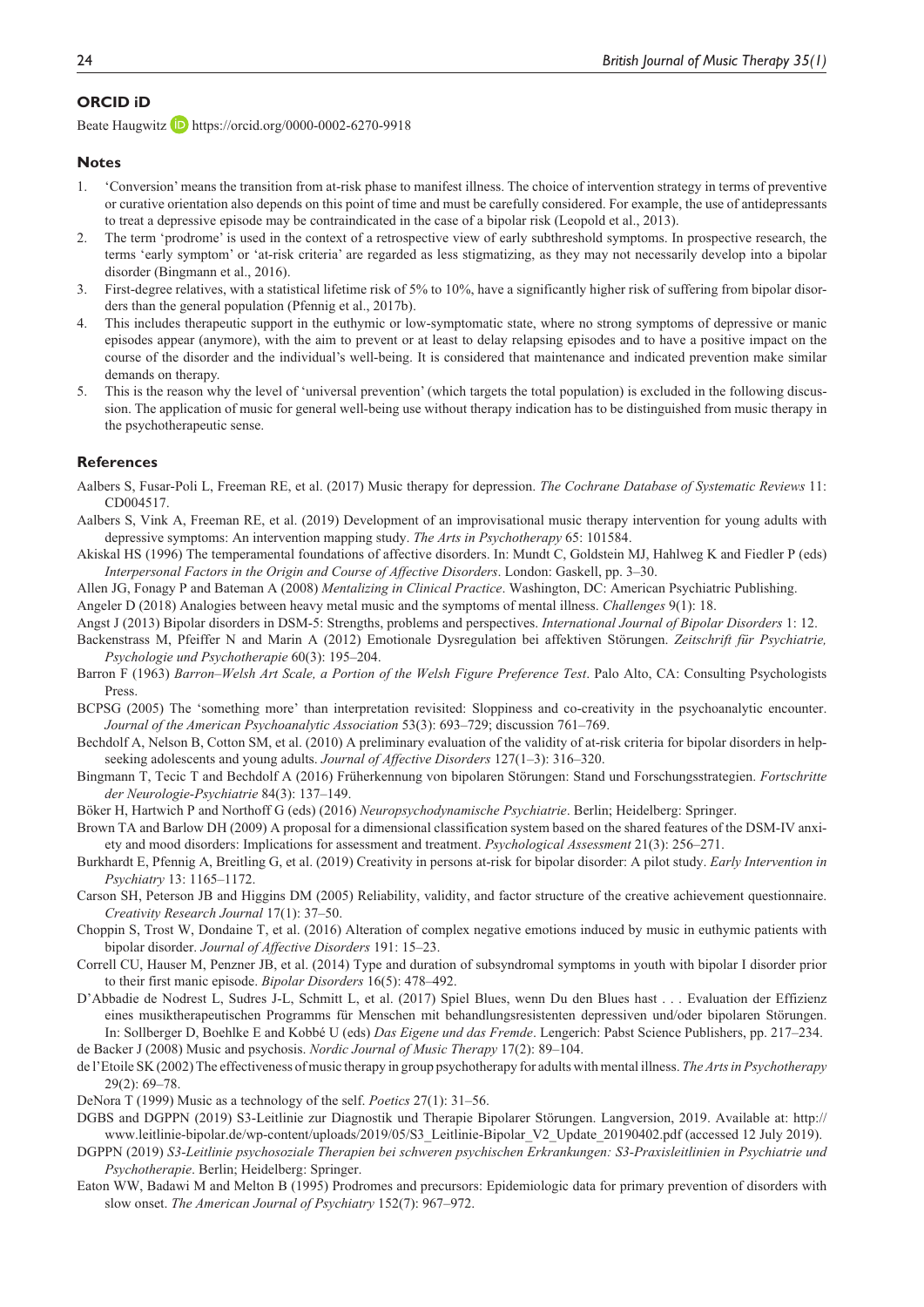- Ellard KK, Bernstein EE, Hearing C, et al. (2017) Transdiagnostic treatment of bipolar disorder and comorbid anxiety using the unified protocol for emotional disorders: A pilot feasibility and acceptability trial. *Journal of Affective Disorders* 219: 209–221.
- Erkkilä J, Punkanen M, Fachner J, et al. (2011) Individual music therapy for depression: Randomised controlled trial. *British Journal of Psychiatry* 199: 132–139.
- Fangerau H (2017) Ethische Bewertung prädiktiver und präventiver Psychiatrie. In: Klosterkötter J and Maier W (eds) *Handbuch Präventive Psychiatrie: Forschung – Lehre – Versorgung*. Stuttgart: Schattauer, pp. 389–397.
- Fegert JM, Hauth I, Banaschewski T, et al. (2017) Übergang zwischen Jugend- und Erwachsenenalter: Herausforderungen für die Transitionspsychiatrie. *Zeitschrift fur Kinder-und Jugendpsychiatrie und Psychotherapie* 45(1): 80–85.

Fonagy P, Gergely G, Jurist EL, et al. (2015) *Affektregulierung, Mentalisierung und die Entwicklung des Selbst*. Stuttgart: Klett-Cotta. Gebhardt S, Dammann I, Loescher K, et al. (2018) The effects of music therapy on the interaction of the self and emotions: An interim

analysis. *Complementary Therapies in Medicine* 41: 61–66.

Geretsegger M, Mössler KA, Bieleninik Ł, et al. (2017) Music therapy for people with schizophrenia and schizophrenia-like disorders. *The Cochrane Database of Systematic Reviews* 5: CD004025.

Gold C, Mössler K, Grocke D, et al. (2013) Individual music therapy for mental health care clients with low therapy motivation: Multicentre randomised controlled trial. *Psychotherapy and Psychosomatics* 82(5): 319–331.

Gold C, Saarikallio S, Crooke AHD, et al. (2017) Group music therapy as a preventive intervention for young people at risk: Clusterrandomized trial. *Journal of Music Therapy* 54(2): 133–160.

Gold C, Solli HP, Krüger V, et al. (2009) Dose-response relationship in music therapy for people with serious mental disorders: Systematic review and meta-analysis. *Clinical Psychology Review* 29(3): 193–207.

Goldstein TR, Fersch-Podrat R, Axelson DA, et al. (2014) Early intervention for adolescents at high risk for the development of bipolar disorder: Pilot study of Interpersonal and Social Rhythm Therapy (IPSRT). *Psychotherapy* 51(1): 180–189.

Gordon R (1983) An operational classification of disease prevention. *Public Health Reports* 98(2): 107–109.

Grimm S (2014) Neurophysiologie und Neuropsychologie der bipolaren Störungen. *Zeitschrift für Psychiatrie, Psychologie und Psychotherapie* 62(4): 237–242.

Grimmer Y, Hohmann S, Banaschewski T, et al. (2010) Früh beginnende bipolare Störungen, ADHS oder Störung der Affektregulation? *Kindheit und Entwicklung* 19(3): 192–201.

Gross JJ (ed.) (2014) *Handbook of Emotion Regulation*. New York: Guilford Press.

Hautzinger M and Meyer TD (2007) Psychotherapie bei bipolar affektiven Störungen: Ein systematischer Überblick kontrollierter Interventionsstudien. *Der Nervenarzt* 78(11): 1248–1260.

Heissler J, Kanske P, Schönfelder S, et al. (2014) Inefficiency of emotion regulation as vulnerability marker for bipolar disorder: Evidence from healthy individuals with hypomanic personality. *Journal of Affective Disorders* 152–154: 83–90.

Heye A (2018) Möglichkeiten und Grenzen der Musiktherapie in (musik-)pädagogischen Institutionen. In: Jordan A-K, Pfeifer E, Stegemann T, et al. (eds) *Musiktherapie in pädagogischen Settings: Impulse aus Praxis, Theorie und Forschung*. Münster; New York: Waxmann, pp. 31–46.

Jordan A-K, Pfeifer E, Stegemann T, et al. (eds) (2018) *Musiktherapie in pädagogischen Settings: Impulse aus Praxis, Theorie und Forschung*. Münster; New York: Waxmann.

Juslin PN and Sloboda JA (eds) (2011) *Handbook of Music and Emotion: Theory, Research, Applications*. Oxford: Oxford University Press.

Klosterkötter J (2008) Prävention psychischer Erkrankungen. In: Kirch W, Badura B and Pfaff H (eds) *Prävention und Versorgungsforschung*. Heidelberg: Springer, pp. 755–771.

Klosterkötter J (2013) Prävention psychotischer Störungen. *Der Nervenarzt* 84(11): 1299, 1302–1309.

Klosterkötter J and Maier W (eds) (2017) *Handbuch Präventive Psychiatrie: Forschung – Lehre – Versorgung*. Stuttgart: Schattauer.

Kochman FJ, Hantouche EG, Ferrari P, et al. (2005) Cyclothymic temperament as a prospective predictor of bipolarity and suicidality in children and adolescents with major depressive disorder. *Journal of Affective Disorders* 85(1–2): 181–189.

Kraus A (1991) Neuere psychopathologische Konzepte zur Persönlichkeit Manisch-Depressiver. In: Mundt C and Fiedler P (eds) *Depressionskonzepte heute: Psychopathologie oder Pathopsychologie?* Berlin: Springer, pp. 42–54.

Lee K-R and Chong HJ (2010) Musiktherapie für in Armut lebende Kinder. *Musik-Tanz und Kunsttherapie* 21(3): 103–112.

Leonhardt-Günther D (2008) Gruppentherapie bipolarer patienten in der psychiatrischen Institutsambulanz. In: Kókai J (ed) *Entwicklungen in der klinischen Gruppenpsychotherapie*. Opladen: Budrich, pp.109–112.

Leopold K, Pfennig A, Severus E, et al. (2013) Prävention bipolarer Störungen. *Der Nervenarzt* 84(11): 1310–1315.

Leopold K, Ritter P, Correll CU, et al. (2012) Risk constellations prior to the development of bipolar disorders: Rationale of a new risk assessment tool. *Journal of Affective Disorders* 136(3): 1000–1010.

Lim L, Leow ML, Soh BL, et al. (2013) Bipolar patients sing more in Singapore: Singing as a signal for mania in psychotic patients. *Annals of the Academy of Medicine Singapore* 42(10): 524–526.

- Lund HN, Heyman-Shlaczinska A and Pedersen IN (2017) From pilot project to RCT Music intervention to improve sleep quality in depressed patients: A mixed methods study. *European Psychiatry* 41(Suppl. 1): S240.
- McFerran KS and Hense C (2017) I would die without my music: Relying on musical identities to cope with difficult times. In: MacDonald R, Hargreaves DJ and Miell D (eds) *The Oxford Handbook of Musical Identities*. Oxford: Oxford University Press, pp. 668–681.
- McFerran KS and Wölfl A (2015) Präventive Gruppenmusiktherapie-Programme in Schulen: Umgang mit Gewalt und Förderung eines friedlichen Miteinanders. *Musiktherapeutische Umschau* 36(3): 181–193.
- Marik M and Stegemann T (2016) Introducing a new model of emotion dysregulation with implications for everyday use of music and music therapy. *Musicae Scientiea* 20(1): 53–67.

Marneros A (2004) *Das Neue Handbuch der Bipolaren und Depressiven Erkrankungen*. Stuttgart: Georg Thieme.

Mastnak W (1991) Perkussions- und Bewegungsimprovisation als Ansatz Polyästhetischer Therapie bei manischen Patienten. *Musik-Tanz- und Kunsttherapie* 2(4): 188–195.